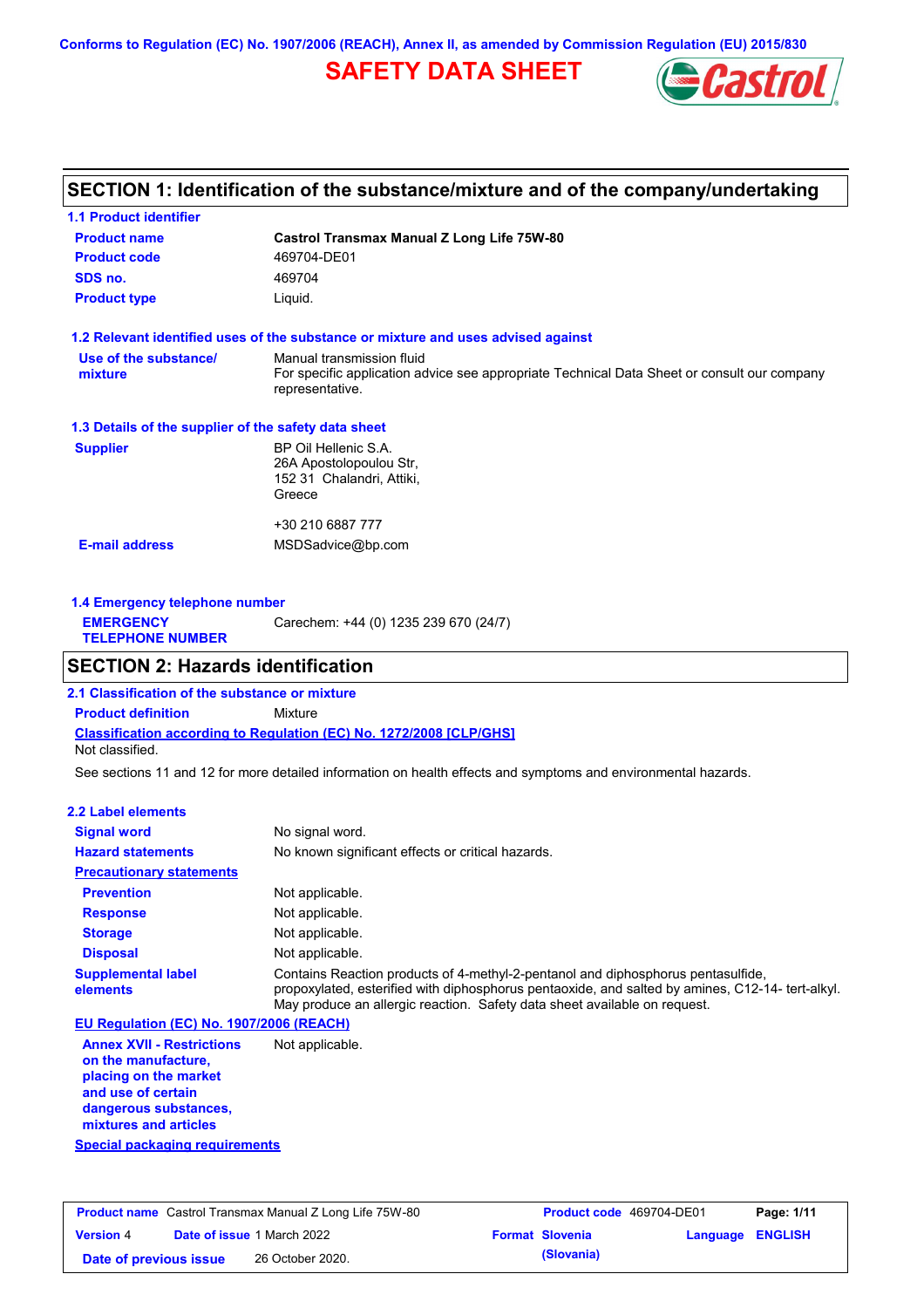# **SECTION 2: Hazards identification**

| <b>Containers to be fitted</b><br>with child-resistant<br>fastenings                                                     | Not applicable.                                                                                               |
|--------------------------------------------------------------------------------------------------------------------------|---------------------------------------------------------------------------------------------------------------|
| <b>Tactile warning of danger</b>                                                                                         | Not applicable.                                                                                               |
| 2.3 Other hazards                                                                                                        |                                                                                                               |
| <b>Results of PBT and vPvB</b><br>assessment                                                                             | Product does not meet the criteria for PBT or vPvB according to Regulation (EC) No. 1907/2006,<br>Annex XIII. |
| <b>Product meets the criteria</b><br>for PBT or vPvB according<br>to Regulation (EC) No.<br><b>1907/2006, Annex XIII</b> | This mixture does not contain any substances that are assessed to be a PBT or a vPvB.                         |
| Other hazards which do<br>not result in classification                                                                   | Defatting to the skin.                                                                                        |

## **SECTION 3: Composition/information on ingredients**

Mixture

### **3.2 Mixtures**

**Product definition**

Synthetic base stock. Proprietary performance additives.

| <b>Product/ingredient</b><br>name                                                                                                                                                    | <b>Identifiers</b>                                                                      | $\frac{9}{6}$ | <b>Regulation (EC) No.</b><br>1272/2008 [CLP]                                              | <b>Type</b> |
|--------------------------------------------------------------------------------------------------------------------------------------------------------------------------------------|-----------------------------------------------------------------------------------------|---------------|--------------------------------------------------------------------------------------------|-------------|
| Distillates (petroleum), hydrotreated<br>heavy paraffinic                                                                                                                            | REACH #: 01-2119484627-25 ≤3<br>EC: 265-157-1<br>CAS: 64742-54-7<br>Index: 649-467-00-8 |               | Asp. Tox. 1, H304                                                                          | $[1]$       |
| Distillates (petroleum), solvent-<br>dewaxed heavy paraffinic                                                                                                                        | REACH #: 01-2119471299-27 ≤3<br>EC: 265-169-7<br>CAS: 64742-65-0<br>Index: 649-474-00-6 |               | Asp. Tox. 1, H304                                                                          | $[1]$       |
| Distillates (petroleum), hydrotreated<br>light paraffinic                                                                                                                            | REACH #: 01-2119487077-29 ≤3<br>EC: 265-158-7<br>CAS: 64742-55-8<br>Index: 649-468-00-3 |               | Asp. Tox. 1, H304                                                                          | $[1]$       |
| Distillates (petroleum), solvent-<br>dewaxed light paraffinic                                                                                                                        | REACH #: 01-2119480132-48 ≤3<br>EC: 265-159-2<br>CAS: 64742-56-9<br>Index: 649-469-00-9 |               | Asp. Tox. 1, H304                                                                          | $[1]$       |
| Reaction products of 4-methyl-<br>2-pentanol and diphosphorus<br>pentasulfide, propoxylated, esterified<br>with diphosphorus pentaoxide, and<br>salted by amines, C12-14- tert-alkyl | REACH #: 01-2119493620-38<br>$EC: -$<br>$CAS. -$                                        | - <1          | Acute Tox. 4, H302<br>Eye Irrit. 2, H319<br>Skin Sens. 1B, H317<br>Aquatic Chronic 2, H411 | $[1]$       |

**See Section 16 for the full text of the H statements declared above.**

#### **Type**

[1] Substance classified with a health or environmental hazard

[2] Substance with a workplace exposure limit

[3] Substance meets the criteria for PBT according to Regulation (EC) No. 1907/2006, Annex XIII

[4] Substance meets the criteria for vPvB according to Regulation (EC) No. 1907/2006, Annex XIII

[5] Substance of equivalent concern

[6] Additional disclosure due to company policy

Occupational exposure limits, if available, are listed in Section 8.

# **SECTION 4: First aid measures**

### **4.1 Description of first aid measures**

| In case of contact, immediately flush eyes with plenty of water for at least 15 minutes. Eyelids<br><b>Eye contact</b><br>should be held away from the eyeball to ensure thorough rinsing. Check for and remove any<br>contact lenses. Get medical attention. |                                                                                                                                                                                                                                        |  |                          |          |                |
|---------------------------------------------------------------------------------------------------------------------------------------------------------------------------------------------------------------------------------------------------------------|----------------------------------------------------------------------------------------------------------------------------------------------------------------------------------------------------------------------------------------|--|--------------------------|----------|----------------|
| <b>Skin contact</b>                                                                                                                                                                                                                                           | Wash skin thoroughly with soap and water or use recognised skin cleanser. Remove<br>contaminated clothing and shoes. Wash clothing before reuse. Clean shoes thoroughly before<br>reuse. Get medical attention if irritation develops. |  |                          |          |                |
|                                                                                                                                                                                                                                                               | <b>Product name</b> Castrol Transmax Manual Z Long Life 75W-80                                                                                                                                                                         |  | Product code 469704-DE01 |          | Page: 2/11     |
| <b>Version 4</b>                                                                                                                                                                                                                                              | Date of issue 1 March 2022                                                                                                                                                                                                             |  | <b>Format Slovenia</b>   | Language | <b>ENGLISH</b> |
| Date of previous issue                                                                                                                                                                                                                                        | 26 October 2020.                                                                                                                                                                                                                       |  | (Slovania)               |          |                |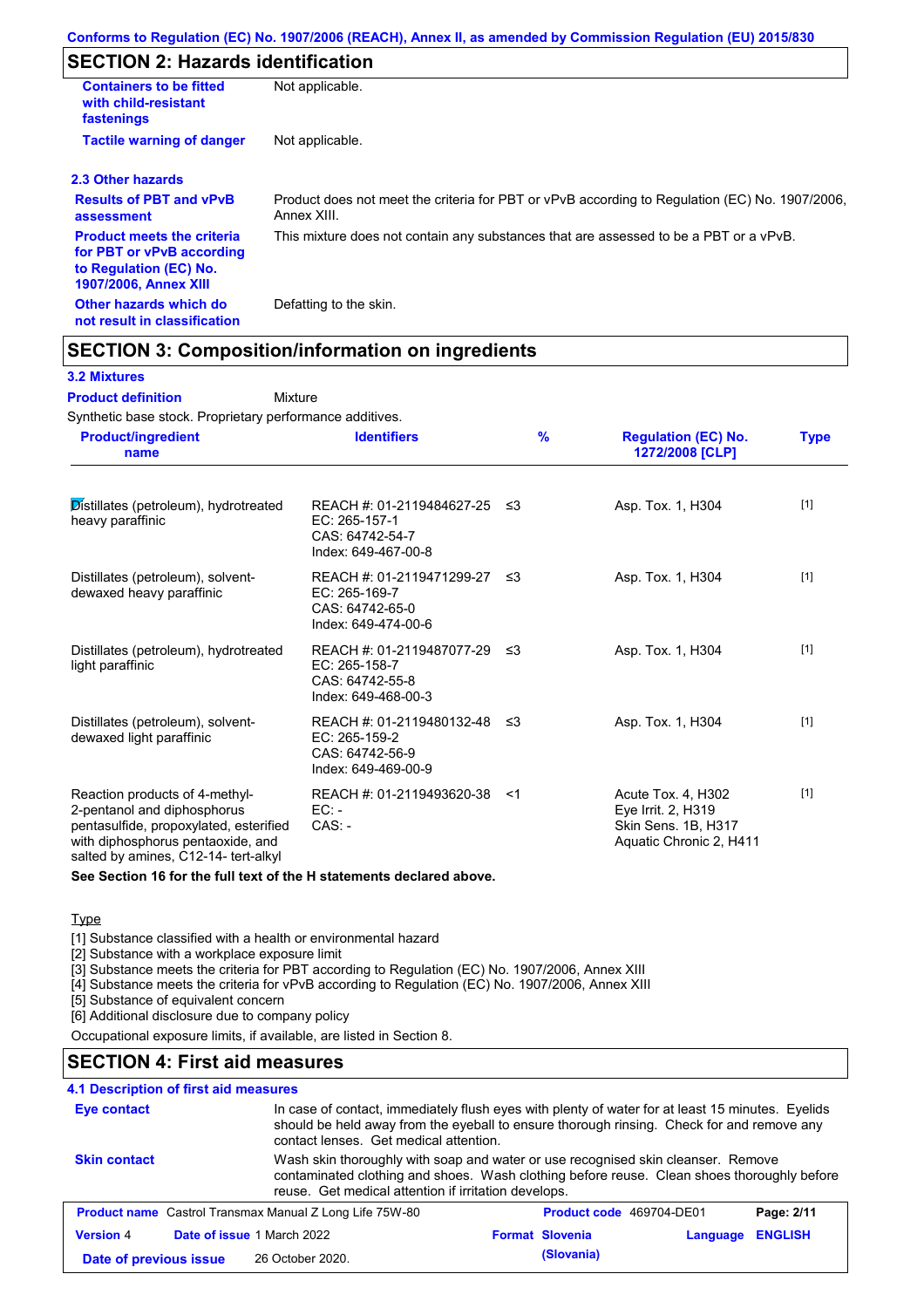## **Conforms to Regulation (EC) No. 1907/2006 (REACH), Annex II, as amended by Commission Regulation (EU) 2015/830**

# **SECTION 4: First aid measures**

| <b>Inhalation</b>                     | If inhaled, remove to fresh air. Get medical attention if symptoms occur.                                         |
|---------------------------------------|-------------------------------------------------------------------------------------------------------------------|
| <b>Ingestion</b>                      | Do not induce vomiting unless directed to do so by medical personnel. Get medical attention if<br>symptoms occur. |
| <b>Protection of first-aiders</b>     | No action shall be taken involving any personal risk or without suitable training.                                |
|                                       | 4.2 Most important symptoms and effects, both acute and delayed                                                   |
|                                       | See Section 11 for more detailed information on health effects and symptoms.                                      |
| <b>Potential acute health effects</b> |                                                                                                                   |
| <b>Inhalation</b>                     | Vapour inhalation under ambient conditions is not normally a problem due to low vapour<br>pressure.               |
| <b>Ingestion</b>                      | No known significant effects or critical hazards.                                                                 |
| <b>Skin contact</b>                   | Defatting to the skin. May cause skin dryness and irritation.                                                     |
| <b>Eye contact</b>                    | No known significant effects or critical hazards.                                                                 |
|                                       | Delayed and immediate effects as well as chronic effects from short and long-term exposure                        |
| <b>Inhalation</b>                     | Overexposure to the inhalation of airborne droplets or aerosols may cause irritation of the<br>respiratory tract. |
| <b>Ingestion</b>                      | Ingestion of large quantities may cause nausea and diarrhoea.                                                     |
| <b>Skin contact</b>                   | Prolonged or repeated contact can defat the skin and lead to irritation and/or dermatitis.                        |
| <b>Eye contact</b>                    | Potential risk of transient stinging or redness if accidental eye contact occurs.                                 |

| <b>Notes to physician</b>               | Treatment should in general be symptomatic and directed to relieving any effects. |
|-----------------------------------------|-----------------------------------------------------------------------------------|
| <b>SECTION 5: Firefighting measures</b> |                                                                                   |

| 5.1 Extinguishing media                                   |                                                                                                                                                                                                                                                                                                                                                                   |
|-----------------------------------------------------------|-------------------------------------------------------------------------------------------------------------------------------------------------------------------------------------------------------------------------------------------------------------------------------------------------------------------------------------------------------------------|
| <b>Suitable extinguishing</b><br>media                    | In case of fire, use foam, dry chemical or carbon dioxide extinguisher or spray.                                                                                                                                                                                                                                                                                  |
| <b>Unsuitable extinguishing</b><br>media                  | Do not use water jet. The use of a water jet may cause the fire to spread by splashing the<br>burning product.                                                                                                                                                                                                                                                    |
| 5.2 Special hazards arising from the substance or mixture |                                                                                                                                                                                                                                                                                                                                                                   |
| <b>Hazards from the</b><br>substance or mixture           | In a fire or if heated, a pressure increase will occur and the container may burst.                                                                                                                                                                                                                                                                               |
| <b>Hazardous combustion</b><br><b>products</b>            | Combustion products may include the following:<br>carbon oxides $(CO, CO2)$ (carbon monoxide, carbon dioxide)                                                                                                                                                                                                                                                     |
| 5.3 Advice for firefighters                               |                                                                                                                                                                                                                                                                                                                                                                   |
| <b>Special precautions for</b><br>fire-fighters           | No action shall be taken involving any personal risk or without suitable training. Promptly<br>isolate the scene by removing all persons from the vicinity of the incident if there is a fire.                                                                                                                                                                    |
| <b>Special protective</b><br>equipment for fire-fighters  | Fire-fighters should wear appropriate protective equipment and self-contained breathing<br>apparatus (SCBA) with a full face-piece operated in positive pressure mode. Clothing for fire-<br>fighters (including helmets, protective boots and gloves) conforming to European standard EN<br>469 will provide a basic level of protection for chemical incidents. |

# **SECTION 6: Accidental release measures**

|                                         | 6.1 Personal precautions, protective equipment and emergency procedures                                                                                                                                                                                                                                                             |
|-----------------------------------------|-------------------------------------------------------------------------------------------------------------------------------------------------------------------------------------------------------------------------------------------------------------------------------------------------------------------------------------|
| For non-emergency<br>personnel          | No action shall be taken involving any personal risk or without suitable training. Evacuate<br>surrounding areas. Keep unnecessary and unprotected personnel from entering. Do not touch<br>or walk through spilt material. Floors may be slippery; use care to avoid falling. Put on<br>appropriate personal protective equipment. |
| For emergency responders                | If specialised clothing is required to deal with the spillage, take note of any information in<br>Section 8 on suitable and unsuitable materials. See also the information in "For non-<br>emergency personnel".                                                                                                                    |
| <b>6.2 Environmental</b><br>precautions | Avoid dispersal of spilt material and runoff and contact with soil, waterways, drains and sewers.<br>Inform the relevant authorities if the product has caused environmental pollution (sewers,<br>waterways, soil or air).                                                                                                         |

## **6.3 Methods and material for containment and cleaning up**

| <b>Product name</b> Castrol Transmax Manual Z Long Life 75W-80 |  | <b>Product code</b> 469704-DE01   |  | Page: 3/11             |                         |  |
|----------------------------------------------------------------|--|-----------------------------------|--|------------------------|-------------------------|--|
| <b>Version 4</b>                                               |  | <b>Date of issue 1 March 2022</b> |  | <b>Format Slovenia</b> | <b>Language ENGLISH</b> |  |
| Date of previous issue                                         |  | 26 October 2020.                  |  | (Slovania)             |                         |  |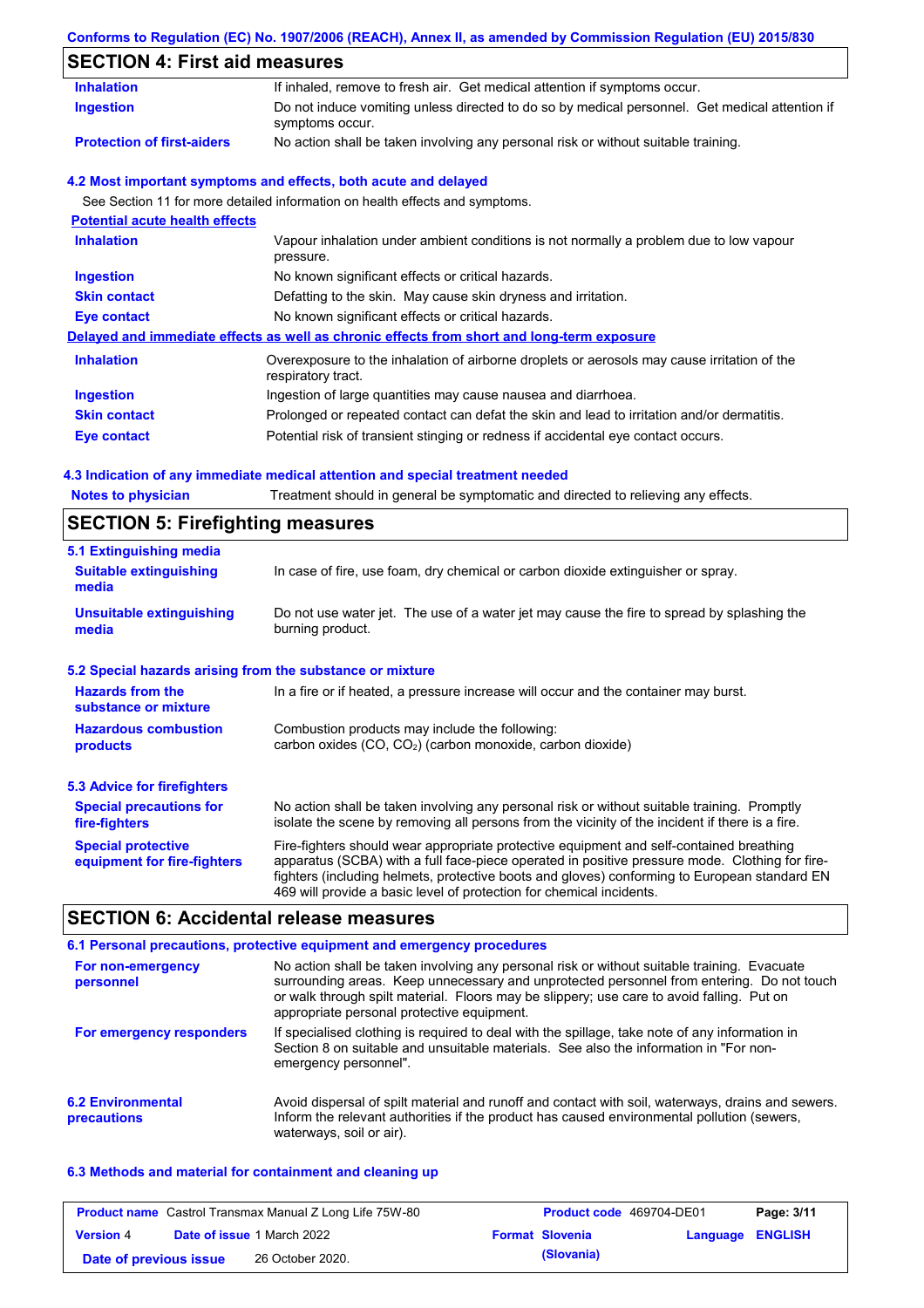## **SECTION 6: Accidental release measures**

| <b>Small spill</b>                        | Stop leak if without risk. Move containers from spill area. Absorb with an inert material and<br>place in an appropriate waste disposal container. Dispose of via a licensed waste disposal<br>contractor.                                                                                                                                                                                     |
|-------------------------------------------|------------------------------------------------------------------------------------------------------------------------------------------------------------------------------------------------------------------------------------------------------------------------------------------------------------------------------------------------------------------------------------------------|
| Large spill                               | Stop leak if without risk. Move containers from spill area. Prevent entry into sewers, water<br>courses, basements or confined areas. Contain and collect spillage with non-combustible,<br>absorbent material e.g. sand, earth, vermiculite or diatomaceous earth and place in container<br>for disposal according to local regulations. Dispose of via a licensed waste disposal contractor. |
| 6.4 Reference to other<br><b>sections</b> | See Section 1 for emergency contact information.<br>See Section 5 for firefighting measures.<br>See Section 8 for information on appropriate personal protective equipment.<br>See Section 12 for environmental precautions.<br>See Section 13 for additional waste treatment information.                                                                                                     |

## **SECTION 7: Handling and storage**

| 7.1 Precautions for safe handling                                                    |                                                                                                                                                                                                                                                                                                                                                                                                                                                                                          |
|--------------------------------------------------------------------------------------|------------------------------------------------------------------------------------------------------------------------------------------------------------------------------------------------------------------------------------------------------------------------------------------------------------------------------------------------------------------------------------------------------------------------------------------------------------------------------------------|
| <b>Protective measures</b>                                                           | Put on appropriate personal protective equipment.                                                                                                                                                                                                                                                                                                                                                                                                                                        |
| <b>Advice on general</b><br>occupational hygiene                                     | Eating, drinking and smoking should be prohibited in areas where this material is handled,<br>stored and processed. Wash thoroughly after handling. Remove contaminated clothing and<br>protective equipment before entering eating areas. See also Section 8 for additional<br>information on hygiene measures.                                                                                                                                                                         |
| <b>7.2 Conditions for safe</b><br>storage, including any<br><i>incompatibilities</i> | Store in accordance with local requlations. Store in a dry, cool and well-ventilated area, away<br>from incompatible materials (see Section 10). Keep away from heat and direct sunlight. Keep<br>container tightly closed and sealed until ready for use. Containers that have been opened must<br>be carefully resealed and kept upright to prevent leakage. Store and use only in equipment/<br>containers designed for use with this product. Do not store in unlabelled containers. |
| <b>Not suitable</b>                                                                  | Prolonged exposure to elevated temperature                                                                                                                                                                                                                                                                                                                                                                                                                                               |
| 7.3 Specific end use(s)                                                              |                                                                                                                                                                                                                                                                                                                                                                                                                                                                                          |
| <b>Recommendations</b>                                                               | See section 1.2 and Exposure scenarios in annex, if applicable.                                                                                                                                                                                                                                                                                                                                                                                                                          |

## **SECTION 8: Exposure controls/personal protection**

#### **8.1 Control parameters**

**procedures**

|--|

No exposure limit value known.

Whilst specific OELs for certain components may be shown in this section, other components may be present in any mist, vapour or dust produced. Therefore, the specific OELs may not be applicable to the product as a whole and are provided for guidance only.

**Recommended monitoring**  If this product contains ingredients with exposure limits, personal, workplace atmosphere or biological monitoring may be required to determine the effectiveness of the ventilation or other control measures and/or the necessity to use respiratory protective equipment. Reference should be made to monitoring standards, such as the following: European Standard EN 689 (Workplace atmospheres - Guidance for the assessment of exposure by inhalation to chemical agents for comparison with limit values and measurement strategy) European Standard EN 14042 (Workplace atmospheres - Guide for the application and use of procedures for the assessment of exposure to chemical and biological agents) European Standard EN 482 (Workplace atmospheres - General requirements for the performance of procedures for the measurement of chemical agents) Reference to national guidance documents for methods for the determination of hazardous substances will also be required.

### **Derived No Effect Level**

No DNELs/DMELs available.

### **Predicted No Effect Concentration**

No PNECs available

#### **8.2 Exposure controls**

| exposures are adequately controlled. Personal protective equipment should only be considered<br>after other forms of control measures (e.g. engineering controls) have been suitably evaluated.<br>Personal protective equipment should conform to appropriate standards, be suitable for use, be<br>kept in good condition and properly maintained.<br>Your supplier of personal protective equipment should be consulted for advice on selection and<br>appropriate standards. For further information contact your national organisation for standards. | <b>Appropriate engineering</b><br><b>controls</b> | Provide exhaust ventilation or other engineering controls to keep the relevant airborne<br>concentrations below their respective occupational exposure limits.<br>All activities involving chemicals should be assessed for their risks to health, to ensure |
|------------------------------------------------------------------------------------------------------------------------------------------------------------------------------------------------------------------------------------------------------------------------------------------------------------------------------------------------------------------------------------------------------------------------------------------------------------------------------------------------------------------------------------------------------------|---------------------------------------------------|--------------------------------------------------------------------------------------------------------------------------------------------------------------------------------------------------------------------------------------------------------------|
|------------------------------------------------------------------------------------------------------------------------------------------------------------------------------------------------------------------------------------------------------------------------------------------------------------------------------------------------------------------------------------------------------------------------------------------------------------------------------------------------------------------------------------------------------------|---------------------------------------------------|--------------------------------------------------------------------------------------------------------------------------------------------------------------------------------------------------------------------------------------------------------------|

| <b>Product name</b> Castrol Transmax Manual Z Long Life 75W-80 |  |                                   | <b>Product code</b> 469704-DE01 | Page: 4/11             |                  |  |
|----------------------------------------------------------------|--|-----------------------------------|---------------------------------|------------------------|------------------|--|
| <b>Version 4</b>                                               |  | <b>Date of issue 1 March 2022</b> |                                 | <b>Format Slovenia</b> | Language ENGLISH |  |
| Date of previous issue                                         |  | 26 October 2020.                  |                                 | (Slovania)             |                  |  |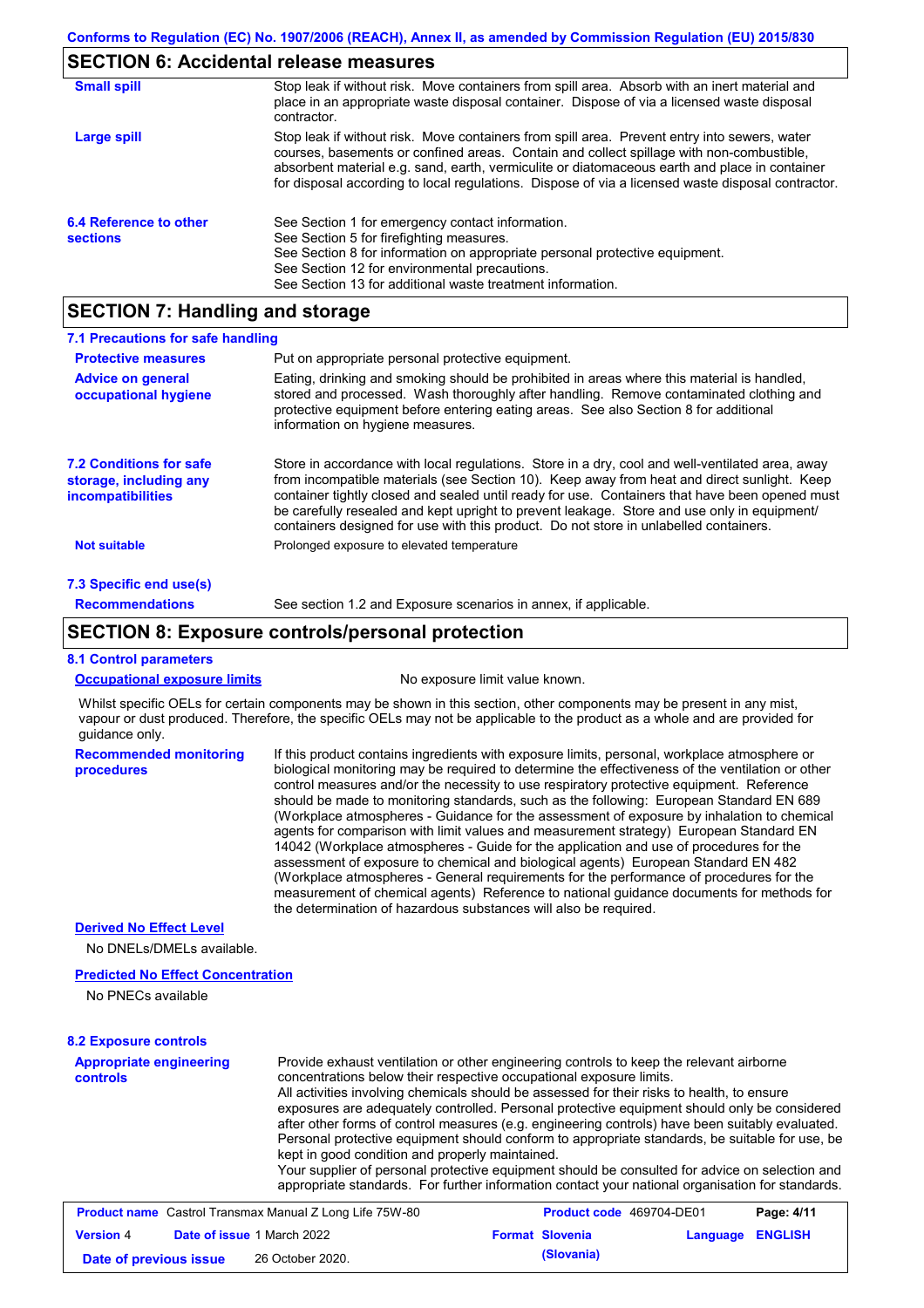# **SECTION 8: Exposure controls/personal protection**

The final choice of protective equipment will depend upon a risk assessment. It is important to ensure that all items of personal protective equipment are compatible.

| <b>Individual protection measures</b> |                                                                                                                                                                                                                                                                                                                                                                                                                                                                                                                                                                                                                                                   |
|---------------------------------------|---------------------------------------------------------------------------------------------------------------------------------------------------------------------------------------------------------------------------------------------------------------------------------------------------------------------------------------------------------------------------------------------------------------------------------------------------------------------------------------------------------------------------------------------------------------------------------------------------------------------------------------------------|
| <b>Hygiene measures</b>               | Wash hands, forearms and face thoroughly after handling chemical products, before eating,<br>smoking and using the lavatory and at the end of the working period. Ensure that eyewash<br>stations and safety showers are close to the workstation location.                                                                                                                                                                                                                                                                                                                                                                                       |
| <b>Respiratory protection</b>         | In case of insufficient ventilation, wear suitable respiratory equipment.<br>The correct choice of respiratory protection depends upon the chemicals being handled, the<br>conditions of work and use, and the condition of the respiratory equipment. Safety procedures<br>should be developed for each intended application. Respiratory protection equipment should<br>therefore be chosen in consultation with the supplier/manufacturer and with a full assessment<br>of the working conditions.                                                                                                                                             |
| <b>Eye/face protection</b>            | Safety glasses with side shields.                                                                                                                                                                                                                                                                                                                                                                                                                                                                                                                                                                                                                 |
| <b>Skin protection</b>                |                                                                                                                                                                                                                                                                                                                                                                                                                                                                                                                                                                                                                                                   |
| <b>Hand protection</b>                | <b>General Information:</b>                                                                                                                                                                                                                                                                                                                                                                                                                                                                                                                                                                                                                       |
|                                       | Because specific work environments and material handling practices vary, safety procedures<br>should be developed for each intended application. The correct choice of protective gloves<br>depends upon the chemicals being handled, and the conditions of work and use. Most gloves<br>provide protection for only a limited time before they must be discarded and replaced (even the<br>best chemically resistant gloves will break down after repeated chemical exposures).                                                                                                                                                                  |
|                                       | Gloves should be chosen in consultation with the supplier / manufacturer and taking account of<br>a full assessment of the working conditions.                                                                                                                                                                                                                                                                                                                                                                                                                                                                                                    |
|                                       | Recommended: Nitrile gloves.<br><b>Breakthrough time:</b>                                                                                                                                                                                                                                                                                                                                                                                                                                                                                                                                                                                         |
|                                       | Breakthrough time data are generated by glove manufacturers under laboratory test conditions<br>and represent how long a glove can be expected to provide effective permeation resistance. It<br>is important when following breakthrough time recommendations that actual workplace<br>conditions are taken into account. Always consult with your glove supplier for up-to-date<br>technical information on breakthrough times for the recommended glove type.<br>Our recommendations on the selection of gloves are as follows:                                                                                                                |
|                                       | Continuous contact:                                                                                                                                                                                                                                                                                                                                                                                                                                                                                                                                                                                                                               |
|                                       | Gloves with a minimum breakthrough time of 240 minutes, or >480 minutes if suitable gloves<br>can be obtained.<br>If suitable gloves are not available to offer that level of protection, gloves with shorter<br>breakthrough times may be acceptable as long as appropriate glove maintenance and<br>replacement regimes are determined and adhered to.                                                                                                                                                                                                                                                                                          |
|                                       | Short-term / splash protection:                                                                                                                                                                                                                                                                                                                                                                                                                                                                                                                                                                                                                   |
|                                       | Recommended breakthrough times as above.<br>It is recognised that for short-term, transient exposures, gloves with shorter breakthrough times<br>may commonly be used. Therefore, appropriate maintenance and replacement regimes must<br>be determined and rigorously followed.                                                                                                                                                                                                                                                                                                                                                                  |
|                                       | <b>Glove Thickness:</b>                                                                                                                                                                                                                                                                                                                                                                                                                                                                                                                                                                                                                           |
|                                       | For general applications, we recommend gloves with a thickness typically greater than 0.35 mm.                                                                                                                                                                                                                                                                                                                                                                                                                                                                                                                                                    |
|                                       | It should be emphasised that glove thickness is not necessarily a good predictor of glove<br>resistance to a specific chemical, as the permeation efficiency of the glove will be dependent<br>on the exact composition of the glove material. Therefore, glove selection should also be based<br>on consideration of the task requirements and knowledge of breakthrough times.<br>Glove thickness may also vary depending on the glove manufacturer, the glove type and the<br>glove model. Therefore, the manufacturers' technical data should always be taken into account<br>to ensure selection of the most appropriate glove for the task. |
|                                       | Note: Depending on the activity being conducted, gloves of varying thickness may be required<br>for specific tasks. For example:                                                                                                                                                                                                                                                                                                                                                                                                                                                                                                                  |
|                                       | • Thinner gloves (down to 0.1 mm or less) may be required where a high degree of manual<br>dexterity is needed. However, these gloves are only likely to give short duration protection and<br>would normally be just for single use applications, then disposed of.                                                                                                                                                                                                                                                                                                                                                                              |
|                                       | • Thicker gloves (up to 3 mm or more) may be required where there is a mechanical (as well                                                                                                                                                                                                                                                                                                                                                                                                                                                                                                                                                        |

| <b>Product name</b> Castrol Transmax Manual Z Long Life 75W-80 |  |                                   | <b>Product code</b> 469704-DE01 |                        | Page: 5/11              |  |
|----------------------------------------------------------------|--|-----------------------------------|---------------------------------|------------------------|-------------------------|--|
| <b>Version 4</b>                                               |  | <b>Date of issue 1 March 2022</b> |                                 | <b>Format Slovenia</b> | <b>Language ENGLISH</b> |  |
| Date of previous issue                                         |  | 26 October 2020.                  |                                 | (Slovania)             |                         |  |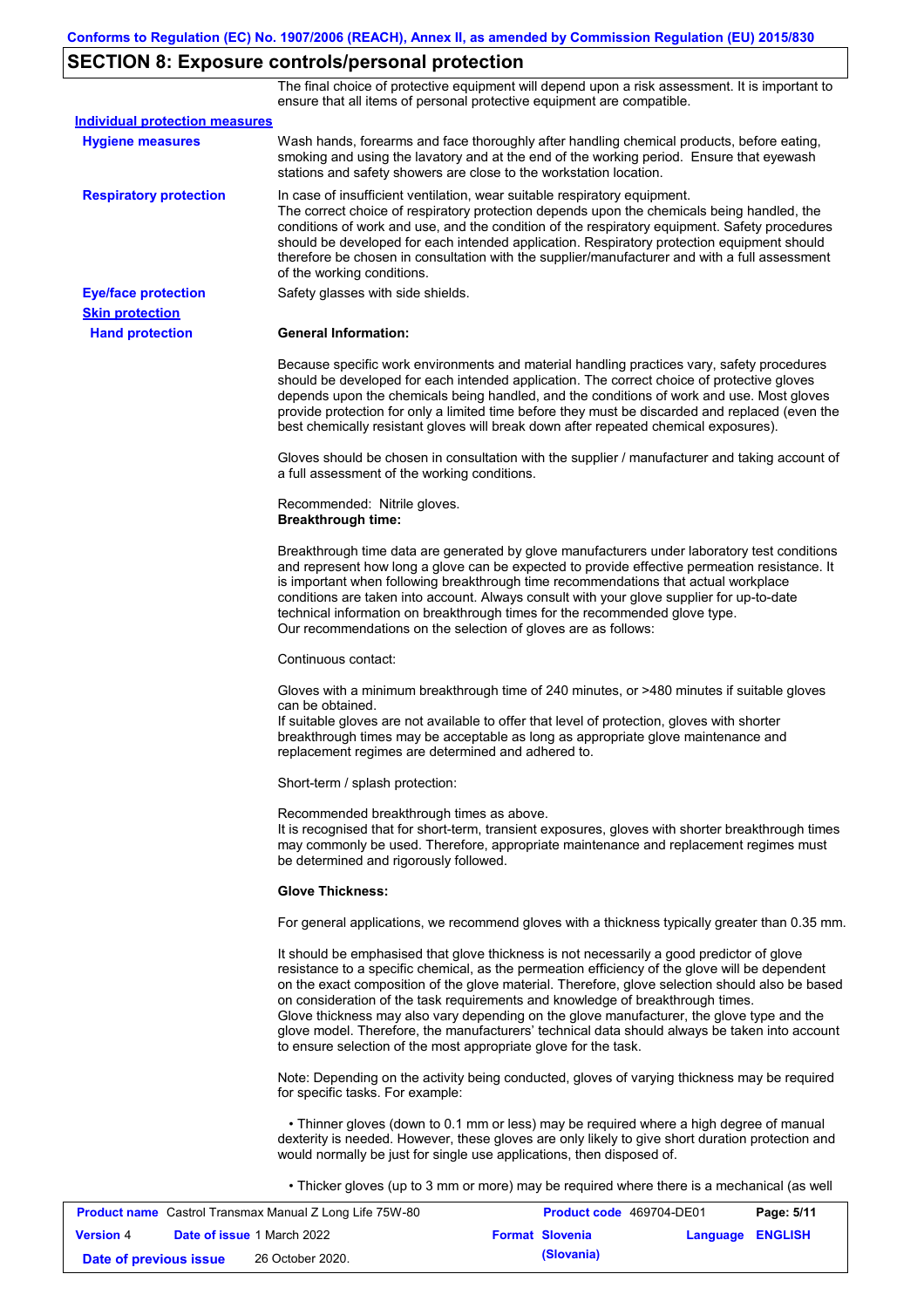# **SECTION 8: Exposure controls/personal protection**

as a chemical) risk i.e. where there is abrasion or puncture potential.

| <b>Skin and body</b>                             | Use of protective clothing is good industrial practice.<br>Personal protective equipment for the body should be selected based on the task being<br>performed and the risks involved and should be approved by a specialist before handling this<br>product.<br>Cotton or polyester/cotton overalls will only provide protection against light superficial<br>contamination that will not soak through to the skin. Overalls should be laundered on a regular<br>basis. When the risk of skin exposure is high (e.g. when cleaning up spillages or if there is a<br>risk of splashing) then chemical resistant aprons and/or impervious chemical suits and boots<br>will be required. |
|--------------------------------------------------|---------------------------------------------------------------------------------------------------------------------------------------------------------------------------------------------------------------------------------------------------------------------------------------------------------------------------------------------------------------------------------------------------------------------------------------------------------------------------------------------------------------------------------------------------------------------------------------------------------------------------------------------------------------------------------------|
| <b>Refer to standards:</b>                       | Respiratory protection: EN 529<br>Gloves: EN 420, EN 374<br>Eye protection: EN 166<br>Filtering half-mask: EN 149<br>Filtering half-mask with valve: EN 405<br>Half-mask: EN 140 plus filter<br>Full-face mask: EN 136 plus filter<br>Particulate filters: FN 143<br>Gas/combined filters: EN 14387                                                                                                                                                                                                                                                                                                                                                                                   |
| <b>Environmental exposure</b><br><b>controls</b> | Emissions from ventilation or work process equipment should be checked to ensure they<br>comply with the requirements of environmental protection legislation. In some cases, fume<br>scrubbers, filters or engineering modifications to the process equipment will be necessary to<br>reduce emissions to acceptable levels.                                                                                                                                                                                                                                                                                                                                                         |

## **SECTION 9: Physical and chemical properties**

The conditions of measurement of all properties are at standard temperature and pressure unless otherwise indicated.

### **9.1 Information on basic physical and chemical properties**

| <b>Appearance</b>                                      |                                       |
|--------------------------------------------------------|---------------------------------------|
| <b>Physical state</b>                                  | Liguid.                               |
| <b>Colour</b>                                          | Blue.                                 |
| <b>Odour</b>                                           | Not available.                        |
| <b>Odour threshold</b>                                 | Not available.                        |
| рH                                                     | Mot applicable.                       |
| <b>Melting point/freezing point</b>                    | Not available.                        |
| Initial boiling point and boiling                      | Not available.                        |
| range                                                  |                                       |
| <b>Pour point</b>                                      | -57 $^{\circ}$ C                      |
| <b>Flash point</b>                                     | Open cup: >180°C (>356°F) [Cleveland] |
| <b>Evaporation rate</b>                                | Not available.                        |
| <b>Flammability (solid, gas)</b>                       | Not available.                        |
| <b>Upper/lower flammability or</b><br>explosive limits | Not available.                        |
| <b>Vapour pressure</b>                                 | Not available.                        |

**Date of previous issue (Slovania)** 26 October 2020.

|                  |                                                                | <b>Ingredient name</b>                                          | Vapour Pressure at 20°C |         |                          | Vapour pressure at 50°C |     |               |                |
|------------------|----------------------------------------------------------------|-----------------------------------------------------------------|-------------------------|---------|--------------------------|-------------------------|-----|---------------|----------------|
|                  |                                                                |                                                                 | mm Hg kPa               |         | <b>Method</b>            | <sub>mm</sub><br>Hg     | kPa | <b>Method</b> |                |
|                  |                                                                | $D6c-1$ -ene,<br>homopolymer,<br>hydrogenated                   | 0                       | ın      | <b>ASTME</b><br>1194-87  |                         |     |               |                |
|                  |                                                                | Distillates (petroleum),<br>hydrotreated heavy<br>paraffinic    | < 0.08                  | < 0.011 | <b>ASTM D 5191</b>       |                         |     |               |                |
|                  |                                                                | Distillates (petroleum),<br>solvent-dewaxed<br>heavy paraffinic | < 0.08                  | < 0.011 | <b>ASTM D 5191</b>       |                         |     |               |                |
|                  |                                                                | Distillates (petroleum),<br>hydrotreated light<br>paraffinic    | < 0.08                  | < 0.011 | <b>ASTM D 5191</b>       |                         |     |               |                |
|                  |                                                                | Distillates (petroleum),<br>solvent-dewaxed light<br>paraffinic | < 0.08                  | < 0.011 | <b>ASTM D 5191</b>       |                         |     |               |                |
|                  | <b>Product name</b> Castrol Transmax Manual Z Long Life 75W-80 |                                                                 |                         |         | Product code 469704-DE01 |                         |     |               | Page: 6/11     |
| <b>Version 4</b> | Date of issue 1 March 2022                                     |                                                                 |                         |         | <b>Format Slovenia</b>   |                         |     | Language      | <b>ENGLISH</b> |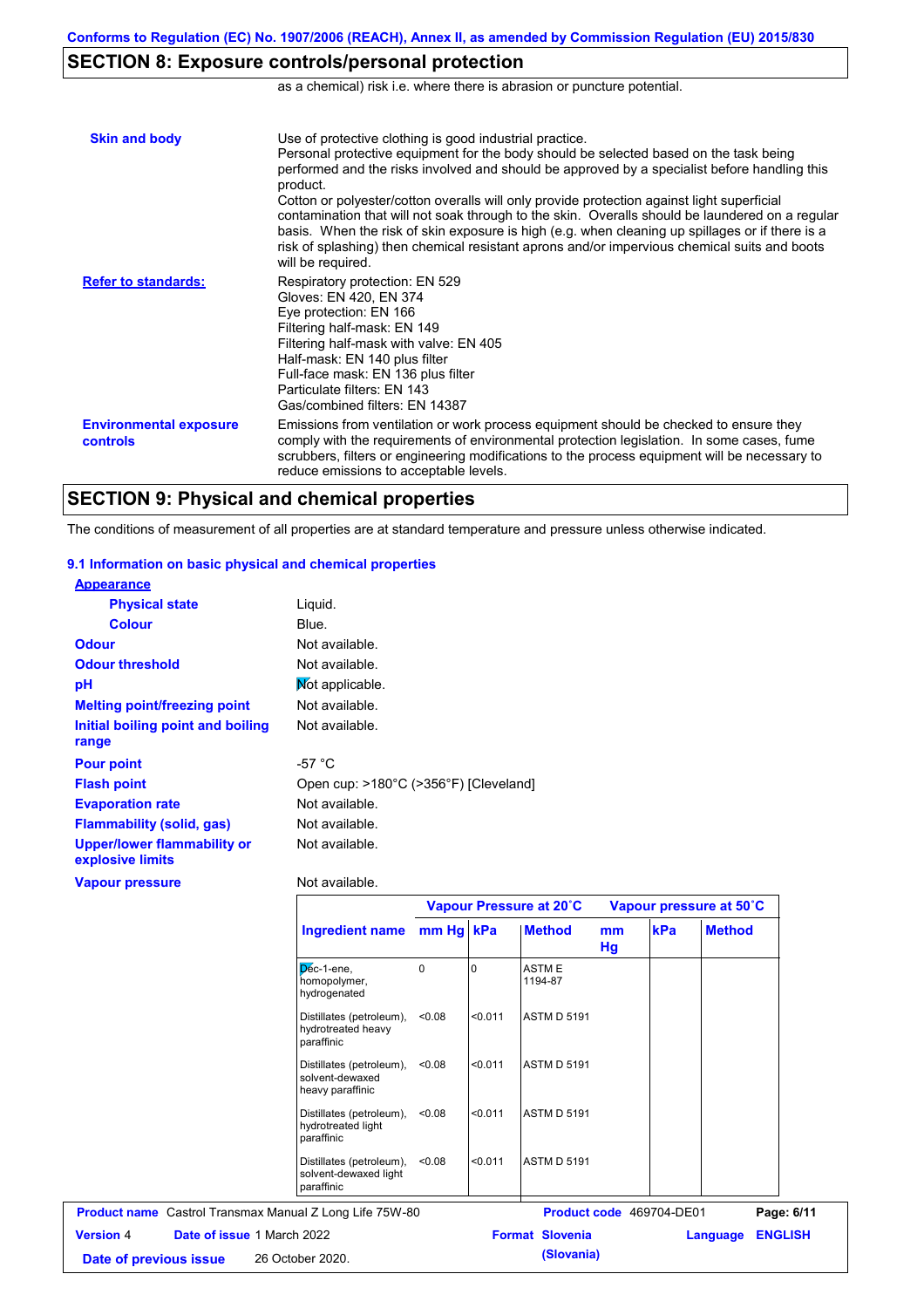# **SECTION 9: Physical and chemical properties**

| <b>Vapour density</b>                             | Not available.                                                                                                                       |            |    |                            |
|---------------------------------------------------|--------------------------------------------------------------------------------------------------------------------------------------|------------|----|----------------------------|
| <b>Relative density</b>                           | Not available.                                                                                                                       |            |    |                            |
| <b>Density</b>                                    | $<$ 1000 kg/m <sup>3</sup> (<1 g/cm <sup>3</sup> ) at 15 <sup>°</sup> C                                                              |            |    |                            |
| <b>Solubility(ies)</b>                            | insoluble in water.                                                                                                                  |            |    |                            |
| <b>Partition coefficient: n-octanol/</b><br>water | Mot applicable.                                                                                                                      |            |    |                            |
| <b>Auto-ignition temperature</b>                  | <b>Ingredient name</b>                                                                                                               | °€         | °F | <b>Method</b>              |
|                                                   | Dec-1-ene, homopolymer,<br>hydrogenated                                                                                              | 343 to 369 |    | 649.4 to 696.2 ASTM D 2159 |
| <b>Decomposition temperature</b>                  | Not available.                                                                                                                       |            |    |                            |
| <b>Viscosity</b>                                  | Kinematic: 53.9 mm <sup>2</sup> /s (53.9 cSt) at 40 $^{\circ}$ C<br>Kinematic: $9 \text{ mm}^2\text{/s}$ (9 cSt) at 100 $^{\circ}$ C |            |    |                            |
| <b>Explosive properties</b>                       | Not available.                                                                                                                       |            |    |                            |
| <b>Oxidising properties</b>                       | Not available.                                                                                                                       |            |    |                            |
| <b>Particle characteristics</b>                   |                                                                                                                                      |            |    |                            |
| <b>Median particle size</b>                       | Not applicable.                                                                                                                      |            |    |                            |
| 9.2 Other information                             |                                                                                                                                      |            |    |                            |
| No additional information.                        |                                                                                                                                      |            |    |                            |

# **SECTION 10: Stability and reactivity**

| <b>10.1 Reactivity</b>                            | No specific test data available for this product. Refer to Conditions to avoid and Incompatible<br>materials for additional information.                                |
|---------------------------------------------------|-------------------------------------------------------------------------------------------------------------------------------------------------------------------------|
| <b>10.2 Chemical stability</b>                    | The product is stable.                                                                                                                                                  |
| <b>10.3 Possibility of</b><br>hazardous reactions | Under normal conditions of storage and use, hazardous reactions will not occur.<br>Under normal conditions of storage and use, hazardous polymerisation will not occur. |
| <b>10.4 Conditions to avoid</b>                   | Avoid all possible sources of ignition (spark or flame).                                                                                                                |
| <b>10.5 Incompatible materials</b>                | Reactive or incompatible with the following materials: oxidising materials.                                                                                             |
| <b>10.6 Hazardous</b><br>decomposition products   | Under normal conditions of storage and use, hazardous decomposition products should not be<br>produced.                                                                 |

# **SECTION 11: Toxicological information**

## **11.1 Information on toxicological effects**

### **Acute toxicity estimates**

| <b>Product/ingredient name</b><br>Amines, C12-14-alkyl, reaction products with<br>hexanol, phosphorus oxide (P2O5), phosphorus<br>sulphide (P2S5) and propylene oxide |                                                                                                                             | Oral (mg/<br>kg) | <b>Dermal</b><br>(mg/kg) | <b>Inhalation</b><br>(gases)<br>(ppm) | <b>Inhalation</b><br>(vapours)<br>(mg/l) | <b>Inhalation</b><br>(dusts)<br>and mists)<br>(mg/l) |                |
|-----------------------------------------------------------------------------------------------------------------------------------------------------------------------|-----------------------------------------------------------------------------------------------------------------------------|------------------|--------------------------|---------------------------------------|------------------------------------------|------------------------------------------------------|----------------|
|                                                                                                                                                                       |                                                                                                                             | 500              | N/A                      | N/A                                   | N/A                                      | N/A                                                  |                |
| Routes of entry anticipated: Dermal, Inhalation.<br><b>Information on likely</b><br>routes of exposure                                                                |                                                                                                                             |                  |                          |                                       |                                          |                                                      |                |
| <b>Potential acute health effects</b>                                                                                                                                 |                                                                                                                             |                  |                          |                                       |                                          |                                                      |                |
| <b>Inhalation</b><br>Vapour inhalation under ambient conditions is not normally a problem due to low vapour<br>pressure.                                              |                                                                                                                             |                  |                          |                                       |                                          |                                                      |                |
| <b>Ingestion</b><br>No known significant effects or critical hazards.                                                                                                 |                                                                                                                             |                  |                          |                                       |                                          |                                                      |                |
| <b>Skin contact</b><br>Defatting to the skin. May cause skin dryness and irritation.                                                                                  |                                                                                                                             |                  |                          |                                       |                                          |                                                      |                |
| No known significant effects or critical hazards.<br>Eye contact                                                                                                      |                                                                                                                             |                  |                          |                                       |                                          |                                                      |                |
| <b>Symptoms related to the physical, chemical and toxicological characteristics</b>                                                                                   |                                                                                                                             |                  |                          |                                       |                                          |                                                      |                |
| <b>Inhalation</b>                                                                                                                                                     | May be harmful by inhalation if exposure to vapour, mists or fumes resulting from thermal<br>decomposition products occurs. |                  |                          |                                       |                                          |                                                      |                |
| <b>Ingestion</b>                                                                                                                                                      | No specific data.                                                                                                           |                  |                          |                                       |                                          |                                                      |                |
| <b>Product name</b> Castrol Transmax Manual Z Long Life 75W-80                                                                                                        |                                                                                                                             |                  |                          | Product code 469704-DE01              |                                          |                                                      | Page: 7/11     |
| <b>Version 4</b><br>Date of issue 1 March 2022                                                                                                                        |                                                                                                                             |                  |                          | <b>Format Slovenia</b>                | Language                                 |                                                      | <b>ENGLISH</b> |
| Date of previous issue                                                                                                                                                | 26 October 2020.                                                                                                            |                  |                          | (Slovania)                            |                                          |                                                      |                |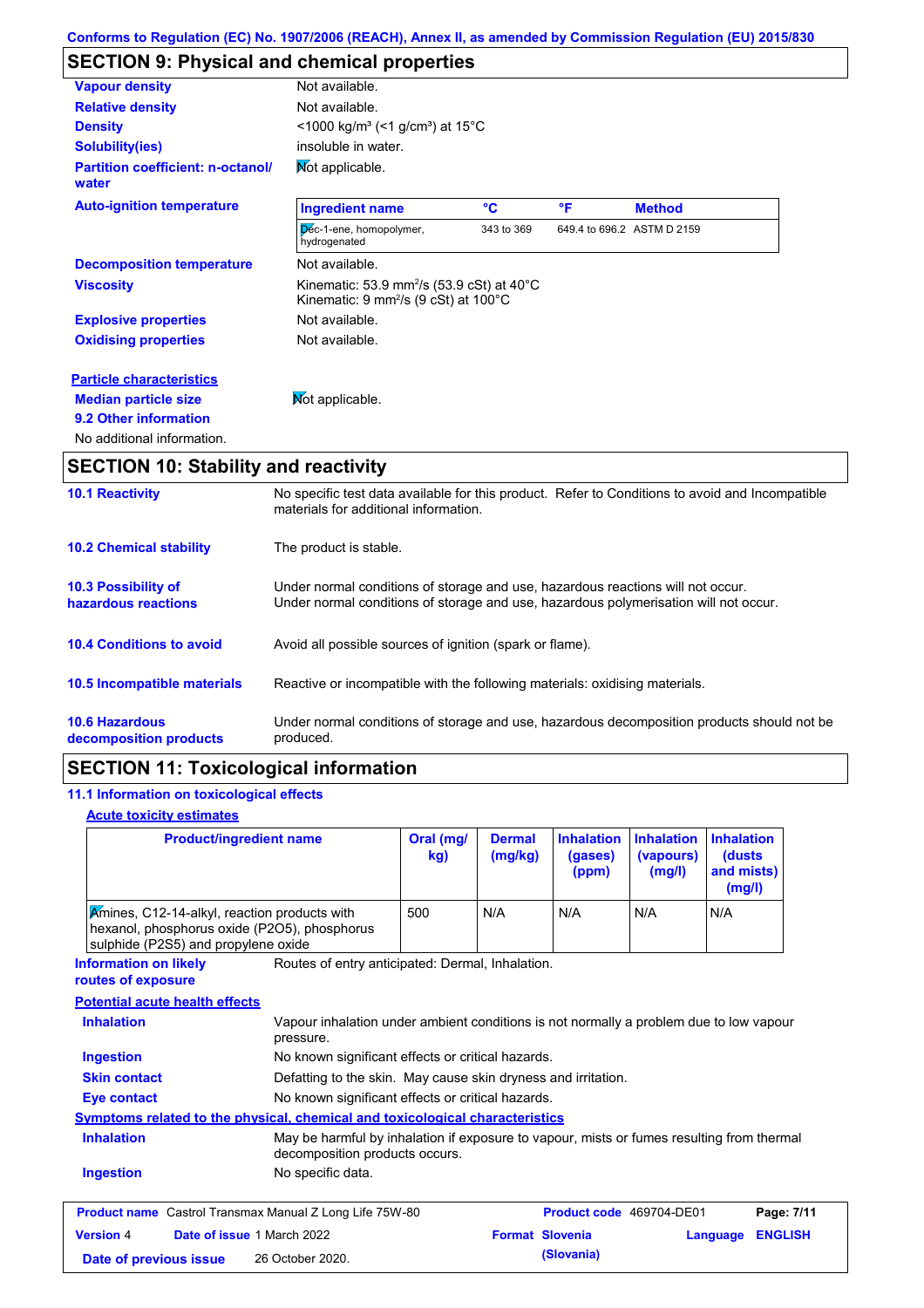## **SECTION 11: Toxicological information**

| <b>Skin contact</b>                     | Adverse symptoms may include the following:<br>irritation                                                         |  |
|-----------------------------------------|-------------------------------------------------------------------------------------------------------------------|--|
|                                         | dryness                                                                                                           |  |
|                                         | cracking                                                                                                          |  |
| <b>Eye contact</b>                      | No specific data.                                                                                                 |  |
|                                         | Delayed and immediate effects as well as chronic effects from short and long-term exposure                        |  |
| <b>Inhalation</b>                       | Overexposure to the inhalation of airborne droplets or aerosols may cause irritation of the<br>respiratory tract. |  |
| <b>Ingestion</b>                        | Ingestion of large quantities may cause nausea and diarrhoea.                                                     |  |
| <b>Skin contact</b>                     | Prolonged or repeated contact can defat the skin and lead to irritation and/or dermatitis.                        |  |
| Eye contact                             | Potential risk of transient stinging or redness if accidental eye contact occurs.                                 |  |
| <b>Potential chronic health effects</b> |                                                                                                                   |  |
| <b>General</b>                          | No known significant effects or critical hazards.                                                                 |  |
| <b>Carcinogenicity</b>                  | No known significant effects or critical hazards.                                                                 |  |
| <b>Mutagenicity</b>                     | No known significant effects or critical hazards.                                                                 |  |
| <b>Developmental effects</b>            | No known significant effects or critical hazards.                                                                 |  |
| <b>Fertility effects</b>                | No known significant effects or critical hazards.                                                                 |  |
| CECTION 12: Ecological information      |                                                                                                                   |  |

## **SECTION 12: Ecological information**

**12.1 Toxicity**

**Environmental hazards** Not classified as dangerous

### **12.2 Persistence and degradability**

Not expected to be rapidly degradable.

#### **12.3 Bioaccumulative potential**

This product is not expected to bioaccumulate through food chains in the environment.

| <b>12.4 Mobility in soil</b>                                  |                                                                      |
|---------------------------------------------------------------|----------------------------------------------------------------------|
| <b>Soil/water partition</b><br>coefficient (K <sub>oc</sub> ) | Not available.                                                       |
| <b>Mobility</b>                                               | Spillages may penetrate the soil causing ground water contamination. |

#### **12.5 Results of PBT and vPvB assessment**

Product does not meet the criteria for PBT or vPvB according to Regulation (EC) No. 1907/2006, Annex XIII.

#### **12.6 Other adverse effects**

**Other ecological information**

Spills may form a film on water surfaces causing physical damage to organisms. Oxygen transfer could also be impaired.

### **SECTION 13: Disposal considerations**

### **13.1 Waste treatment methods**

**Product**

Where possible, arrange for product to be recycled. Dispose of via an authorised person/ licensed waste disposal contractor in accordance with local regulations.

#### **Hazardous waste** Yes.

**Methods of disposal**

**European waste catalogue (EWC)**

| Waste code | <b>Waste designation</b>                    |  |
|------------|---------------------------------------------|--|
| $130206*$  | synthetic engine, gear and lubricating oils |  |

However, deviation from the intended use and/or the presence of any potential contaminants may require an alternative waste disposal code to be assigned by the end user.

### **Packaging**

| <b>Methods of disposal</b> | Where possible, arrange for product to be recycled. Dispose of via an authorised person/<br>licensed waste disposal contractor in accordance with local regulations.                                                                    |
|----------------------------|-----------------------------------------------------------------------------------------------------------------------------------------------------------------------------------------------------------------------------------------|
| <b>Special precautions</b> | This material and its container must be disposed of in a safe way. Empty containers or liners<br>may retain some product residues. Avoid dispersal of spilt material and runoff and contact with<br>soil, waterways, drains and sewers. |

| <b>Product name</b> Castrol Transmax Manual Z Long Life 75W-80 |  |                                   | <b>Product code</b> 469704-DE01 |                        | Page: 8/11              |  |
|----------------------------------------------------------------|--|-----------------------------------|---------------------------------|------------------------|-------------------------|--|
| <b>Version 4</b>                                               |  | <b>Date of issue 1 March 2022</b> |                                 | <b>Format Slovenia</b> | <b>Language ENGLISH</b> |  |
| Date of previous issue                                         |  | 26 October 2020.                  |                                 | (Slovania)             |                         |  |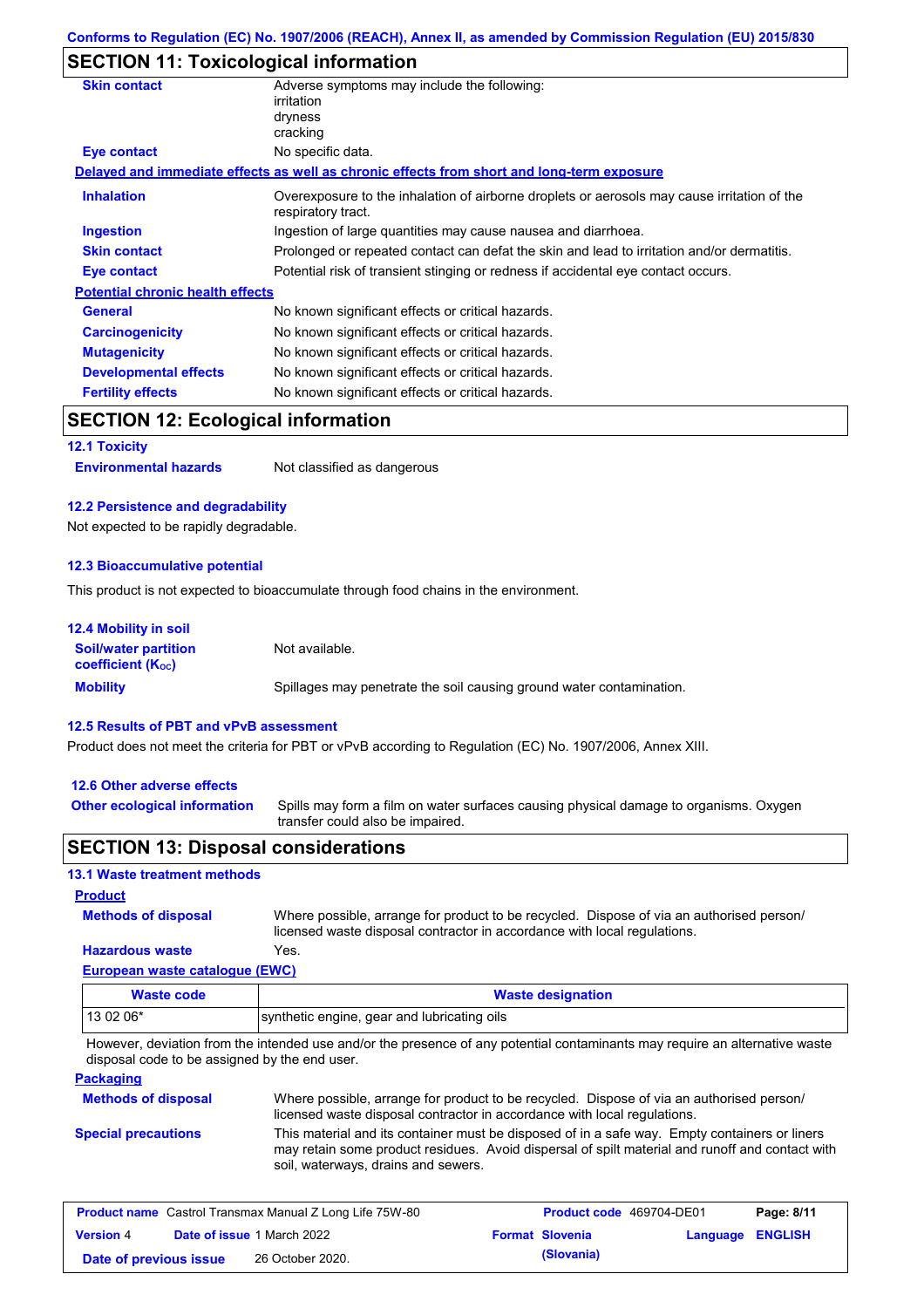### **Conforms to Regulation (EC) No. 1907/2006 (REACH), Annex II, as amended by Commission Regulation (EU) 2015/830**

# **SECTION 13: Disposal considerations**

**Slovenia - Hazardous waste** This product is classified as dangerous according to Slovenian waste treatment rules [Ur.l. RS, No. 45/2000 as amended and adapted]. **References** Commission 2014/955/EU Directive 2008/98/EC

# **SECTION 14: Transport information**

|                                           | <b>ADR/RID</b> | <b>ADN</b>     | <b>IMDG</b>    | <b>IATA</b>    |
|-------------------------------------------|----------------|----------------|----------------|----------------|
| 14.1 UN number                            | Not regulated. | Not regulated. | Not regulated. | Not regulated. |
| 14.2 UN proper<br>shipping name           |                |                |                |                |
| <b>14.3 Transport</b><br>hazard class(es) |                |                |                |                |
| 14.4 Packing<br>group                     |                |                |                |                |
| 14.5<br><b>Environmental</b><br>hazards   | No.            | No.            | No.            | No.            |
| <b>Additional</b><br>information          |                |                |                |                |

**14.6 Special precautions for user** Not available.

**14.7 Transport in bulk according to IMO instruments** Not available.

# **SECTION 15: Regulatory information**

|                                                                                                                                                          | 15.1 Safety, health and environmental regulations/legislation specific for the substance or mixture                            |
|----------------------------------------------------------------------------------------------------------------------------------------------------------|--------------------------------------------------------------------------------------------------------------------------------|
| EU Regulation (EC) No. 1907/2006 (REACH)                                                                                                                 |                                                                                                                                |
| <b>Annex XIV - List of substances subject to authorisation</b>                                                                                           |                                                                                                                                |
| <b>Annex XIV</b>                                                                                                                                         |                                                                                                                                |
| None of the components are listed.                                                                                                                       |                                                                                                                                |
| <b>Substances of very high concern</b>                                                                                                                   |                                                                                                                                |
| None of the components are listed.                                                                                                                       |                                                                                                                                |
| EU Regulation (EC) No. 1907/2006 (REACH)                                                                                                                 |                                                                                                                                |
| <b>Annex XVII - Restrictions</b><br>on the manufacture.<br>placing on the market<br>and use of certain<br>dangerous substances,<br>mixtures and articles | Not applicable.                                                                                                                |
| <b>Other regulations</b>                                                                                                                                 |                                                                                                                                |
| <b>REACH Status</b>                                                                                                                                      | The company, as identified in Section 1, sells this product in the EU in compliance with the<br>current requirements of REACH. |
| <b>United States inventory</b><br>(TSCA 8b)                                                                                                              | All components are active or exempted.                                                                                         |
| <b>Australia inventory (AIIC)</b>                                                                                                                        | All components are listed or exempted.                                                                                         |
| <b>Canada inventory</b>                                                                                                                                  | All components are listed or exempted.                                                                                         |
| <b>China inventory (IECSC)</b>                                                                                                                           | All components are listed or exempted.                                                                                         |
| <b>Japan inventory (CSCL)</b>                                                                                                                            | At least one component is not listed.                                                                                          |
| <b>Korea inventory (KECI)</b>                                                                                                                            | All components are listed or exempted.                                                                                         |
| <b>Philippines inventory</b><br>(PICCS)                                                                                                                  | At least one component is not listed.                                                                                          |
|                                                                                                                                                          |                                                                                                                                |

| <b>Product name</b> Castrol Transmax Manual Z Long Life 75W-80 |  | <b>Product code</b> 469704-DE01   |  | Page: 9/11             |                         |  |
|----------------------------------------------------------------|--|-----------------------------------|--|------------------------|-------------------------|--|
| <b>Version</b> 4                                               |  | <b>Date of issue 1 March 2022</b> |  | <b>Format Slovenia</b> | <b>Language ENGLISH</b> |  |
| Date of previous issue                                         |  | 26 October 2020.                  |  | (Slovania)             |                         |  |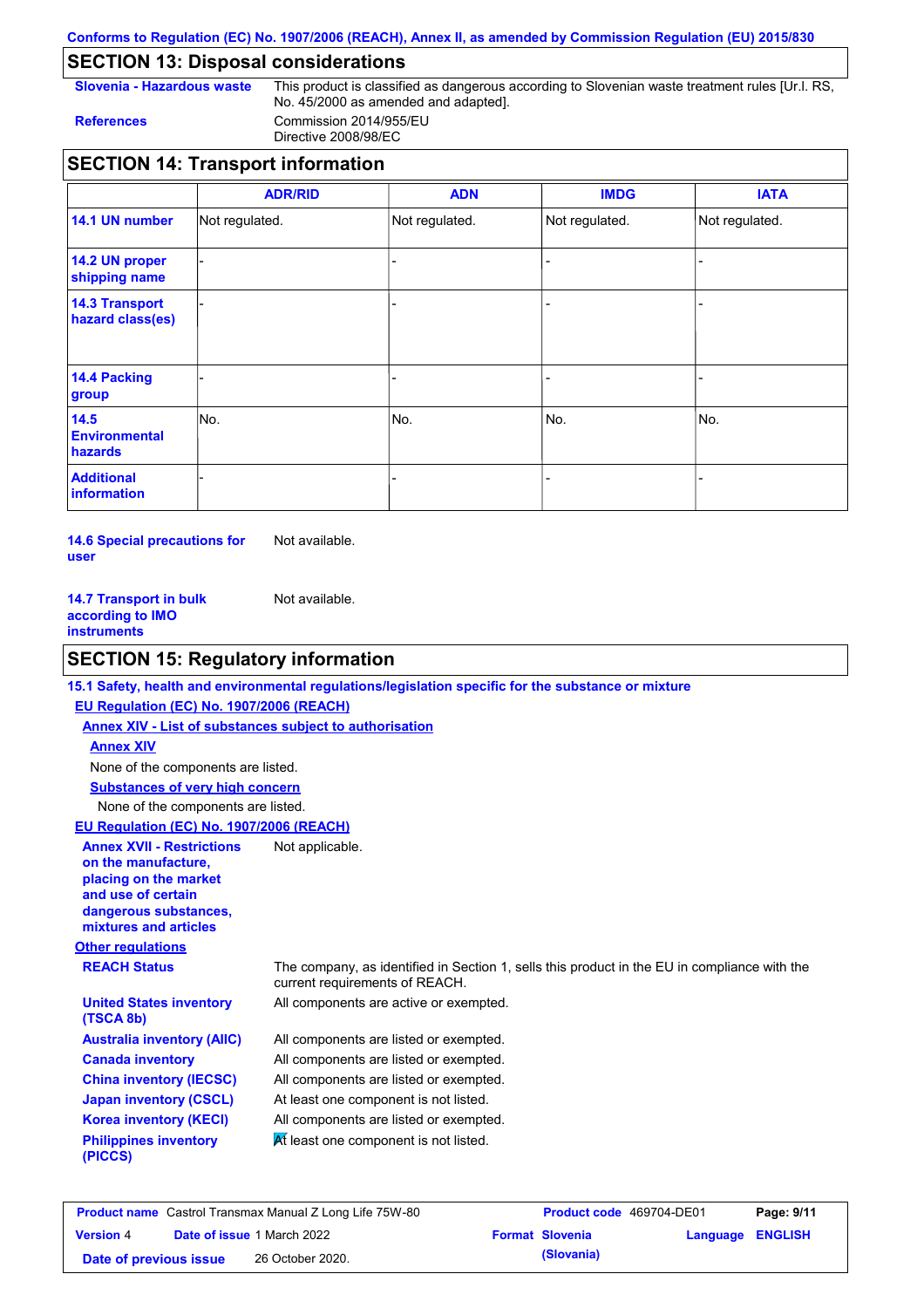# **SECTION 15: Regulatory information**

| <b>Taiwan Chemical</b><br><b>Substances Inventory</b><br>(TCSI)                                   | All components are listed or exempted.                                                     |
|---------------------------------------------------------------------------------------------------|--------------------------------------------------------------------------------------------|
| Ozone depleting substances (1005/2009/EU)<br>Not listed.                                          |                                                                                            |
| Prior Informed Consent (PIC) (649/2012/EU)<br>Not listed.                                         |                                                                                            |
| <b>Persistent Organic Pollutants</b><br>Not listed.                                               |                                                                                            |
| <b>EU - Water framework directive - Priority substances</b><br>None of the components are listed. |                                                                                            |
| <b>Seveso Directive</b>                                                                           |                                                                                            |
| This product is not controlled under the Seveso Directive.                                        |                                                                                            |
| <b>15.2 Chemical safety</b>                                                                       | A Chemical Safety Assessment has been carried out for one or more of the substances within |

#### **assessment** this mixture. A Chemical Safety Assessment has not been carried out for the mixture itself.

# **SECTION 16: Other information**

| <b>Abbreviations and acronyms</b>                              | ADN = European Provisions concerning the International Carriage of Dangerous Goods by                                                                                                                                               |  |  |  |  |  |
|----------------------------------------------------------------|-------------------------------------------------------------------------------------------------------------------------------------------------------------------------------------------------------------------------------------|--|--|--|--|--|
|                                                                | Inland Waterway                                                                                                                                                                                                                     |  |  |  |  |  |
|                                                                | ADR = The European Agreement concerning the International Carriage of Dangerous Goods by<br>Road<br>ATE = Acute Toxicity Estimate                                                                                                   |  |  |  |  |  |
|                                                                |                                                                                                                                                                                                                                     |  |  |  |  |  |
|                                                                |                                                                                                                                                                                                                                     |  |  |  |  |  |
|                                                                | <b>BCF</b> = Bioconcentration Factor                                                                                                                                                                                                |  |  |  |  |  |
|                                                                | CAS = Chemical Abstracts Service                                                                                                                                                                                                    |  |  |  |  |  |
|                                                                | CLP = Classification, Labelling and Packaging Regulation [Regulation (EC) No. 1272/2008]                                                                                                                                            |  |  |  |  |  |
|                                                                | CSA = Chemical Safety Assessment                                                                                                                                                                                                    |  |  |  |  |  |
|                                                                | CSR = Chemical Safety Report                                                                                                                                                                                                        |  |  |  |  |  |
|                                                                | DMEL = Derived Minimal Effect Level                                                                                                                                                                                                 |  |  |  |  |  |
|                                                                | DNEL = Derived No Effect Level                                                                                                                                                                                                      |  |  |  |  |  |
|                                                                | EINECS = European Inventory of Existing Commercial chemical Substances                                                                                                                                                              |  |  |  |  |  |
|                                                                | ES = Exposure Scenario<br>EUH statement = CLP-specific Hazard statement                                                                                                                                                             |  |  |  |  |  |
|                                                                |                                                                                                                                                                                                                                     |  |  |  |  |  |
|                                                                | EWC = European Waste Catalogue                                                                                                                                                                                                      |  |  |  |  |  |
|                                                                | GHS = Globally Harmonized System of Classification and Labelling of Chemicals                                                                                                                                                       |  |  |  |  |  |
|                                                                | IATA = International Air Transport Association                                                                                                                                                                                      |  |  |  |  |  |
|                                                                | IBC = Intermediate Bulk Container                                                                                                                                                                                                   |  |  |  |  |  |
|                                                                | <b>IMDG = International Maritime Dangerous Goods</b>                                                                                                                                                                                |  |  |  |  |  |
|                                                                | LogPow = logarithm of the octanol/water partition coefficient                                                                                                                                                                       |  |  |  |  |  |
|                                                                | MARPOL = International Convention for the Prevention of Pollution From Ships, 1973 as                                                                                                                                               |  |  |  |  |  |
|                                                                | modified by the Protocol of 1978. ("Marpol" = marine pollution)                                                                                                                                                                     |  |  |  |  |  |
|                                                                | OECD = Organisation for Economic Co-operation and Development                                                                                                                                                                       |  |  |  |  |  |
|                                                                | PBT = Persistent, Bioaccumulative and Toxic                                                                                                                                                                                         |  |  |  |  |  |
|                                                                | <b>PNEC</b> = Predicted No Effect Concentration                                                                                                                                                                                     |  |  |  |  |  |
|                                                                | REACH = Registration, Evaluation, Authorisation and Restriction of Chemicals Regulation                                                                                                                                             |  |  |  |  |  |
|                                                                | [Regulation (EC) No. 1907/2006]                                                                                                                                                                                                     |  |  |  |  |  |
|                                                                | RID = The Regulations concerning the International Carriage of Dangerous Goods by Rail                                                                                                                                              |  |  |  |  |  |
|                                                                | <b>RRN = REACH Registration Number</b>                                                                                                                                                                                              |  |  |  |  |  |
|                                                                | SADT = Self-Accelerating Decomposition Temperature                                                                                                                                                                                  |  |  |  |  |  |
|                                                                | SVHC = Substances of Very High Concern                                                                                                                                                                                              |  |  |  |  |  |
|                                                                | STOT-RE = Specific Target Organ Toxicity - Repeated Exposure                                                                                                                                                                        |  |  |  |  |  |
|                                                                | STOT-SE = Specific Target Organ Toxicity - Single Exposure                                                                                                                                                                          |  |  |  |  |  |
|                                                                | $TWA = Time$ weighted average                                                                                                                                                                                                       |  |  |  |  |  |
|                                                                | $UN = United Nations$                                                                                                                                                                                                               |  |  |  |  |  |
|                                                                | $UVCB = Complex\;hydrocarbon\; substance$                                                                                                                                                                                           |  |  |  |  |  |
|                                                                | VOC = Volatile Organic Compound                                                                                                                                                                                                     |  |  |  |  |  |
|                                                                | vPvB = Very Persistent and Very Bioaccumulative                                                                                                                                                                                     |  |  |  |  |  |
|                                                                | Varies = may contain one or more of the following 64741-88-4 / RRN 01-2119488706-23.<br>64741-89-5 / RRN 01-2119487067-30, 64741-95-3 / RRN 01-2119487081-40, 64741-96-4/ RRN                                                       |  |  |  |  |  |
|                                                                | 01-2119483621-38, 64742-01-4 / RRN 01-2119488707-21, 64742-44-5 / RRN<br>01-2119985177-24, 64742-45-6, 64742-52-5 / RRN 01-2119467170-45, 64742-53-6 / RRN<br>01-2119480375-34, 64742-54-7 / RRN 01-2119484627-25, 64742-55-8 / RRN |  |  |  |  |  |
|                                                                |                                                                                                                                                                                                                                     |  |  |  |  |  |
|                                                                |                                                                                                                                                                                                                                     |  |  |  |  |  |
|                                                                | 01-2119487077-29, 64742-56-9 / RRN 01-2119480132-48, 64742-57-0 / RRN                                                                                                                                                               |  |  |  |  |  |
|                                                                | 01-2119489287-22, 64742-58-1, 64742-62-7 / RRN 01-2119480472-38, 64742-63-8,                                                                                                                                                        |  |  |  |  |  |
|                                                                | 64742-65-0 / RRN 01-2119471299-27, 64742-70-7 / RRN 01-2119487080-42, 72623-85-9 /                                                                                                                                                  |  |  |  |  |  |
| <b>Product name</b> Castrol Transmax Manual Z Long Life 75W-80 | Product code 469704-DE01<br>Page: 10/11                                                                                                                                                                                             |  |  |  |  |  |
| <b>Version 4</b><br><b>Date of issue 1 March 2022</b>          | <b>Format Slovenia</b><br>Language ENGLISH                                                                                                                                                                                          |  |  |  |  |  |
| Date of previous issue                                         | (Slovania)<br>26 October 2020.                                                                                                                                                                                                      |  |  |  |  |  |